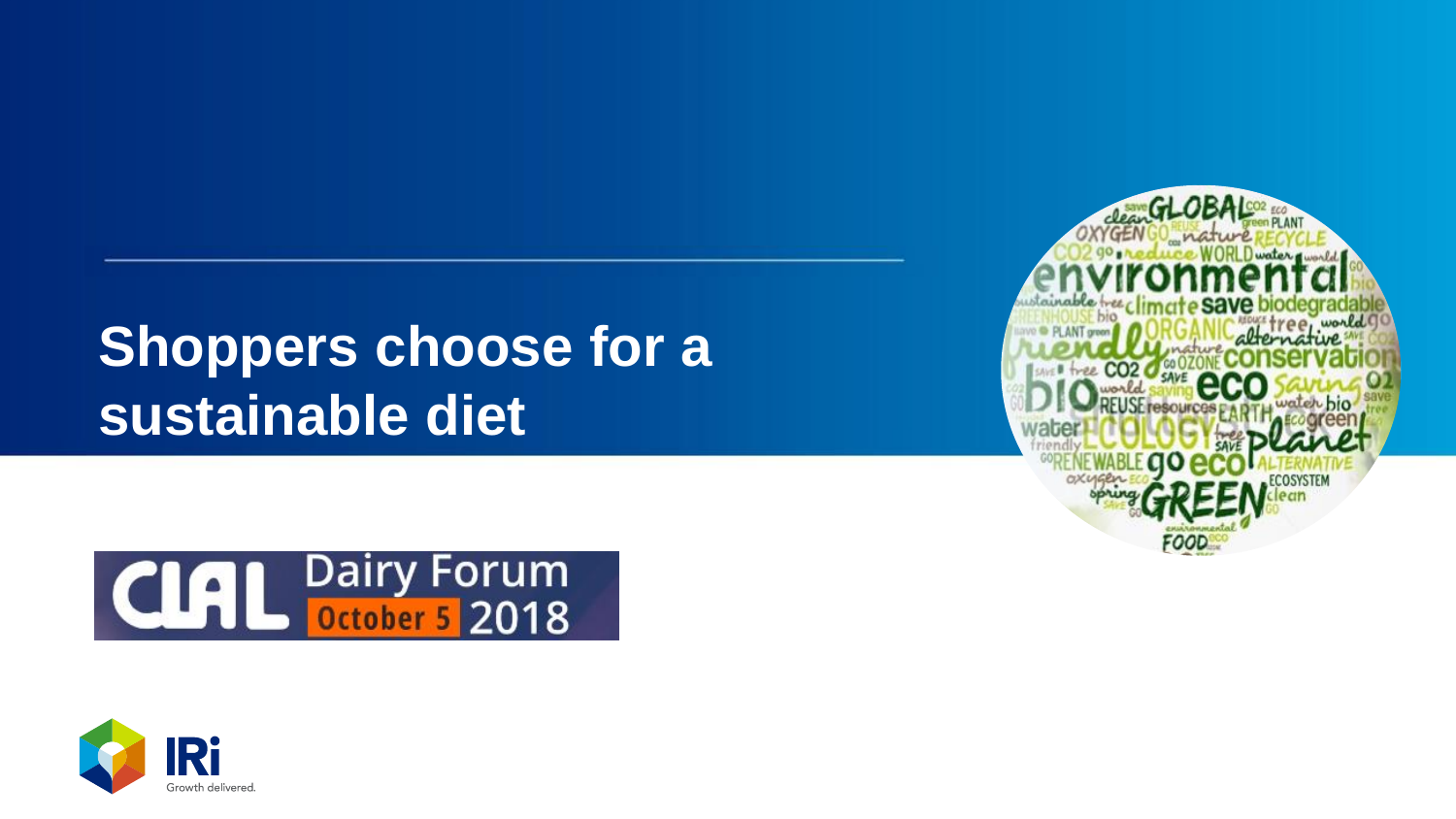### Sustainability has become a pervasive value driving consumer choices

Looking at major consumer trends, we can see clear traces of sustainability…





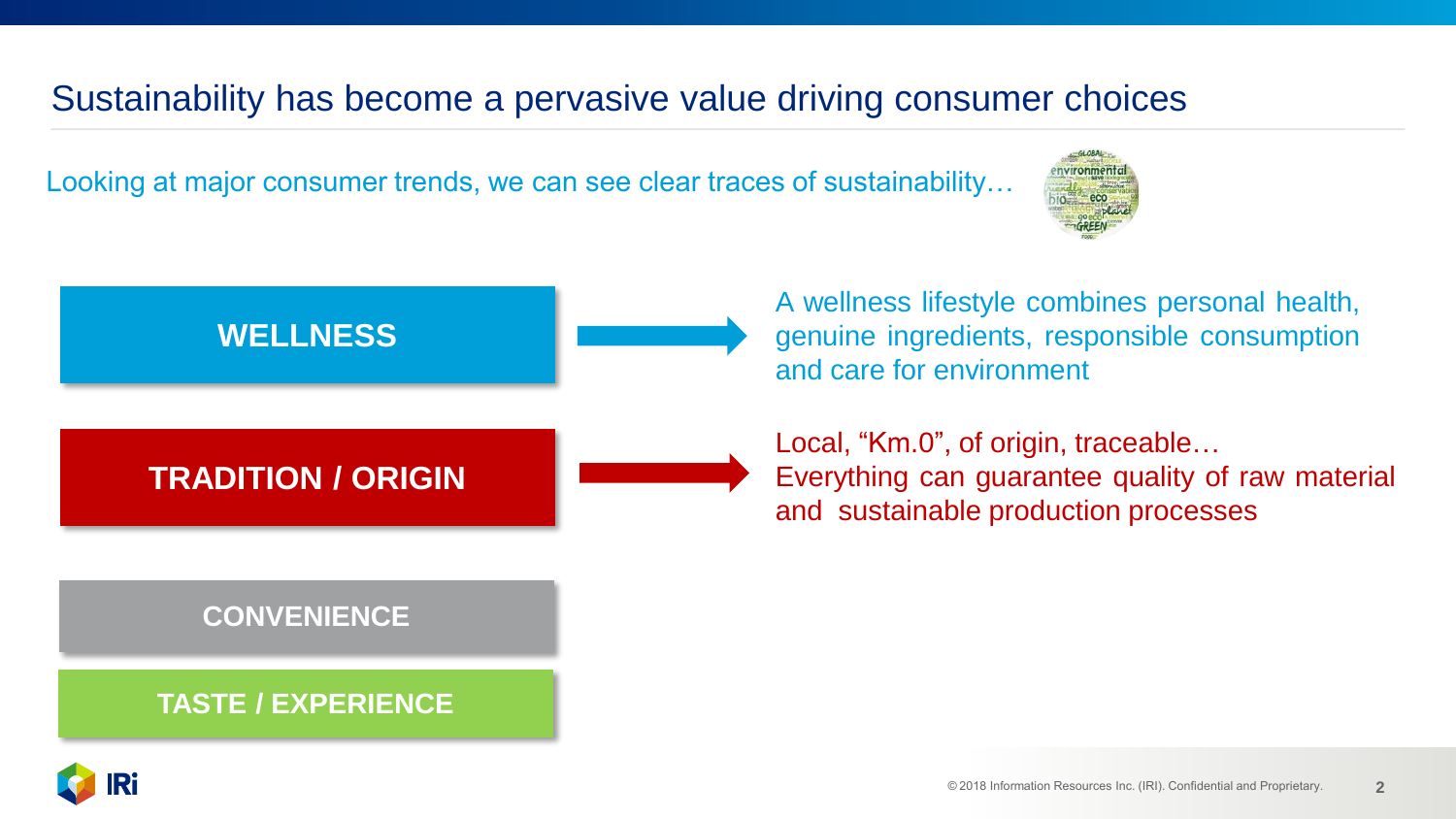### Wellness has become relevant in the usual "menu" of European shoppers

#### **% of wellness consumers**



Source: IRI European Shopper Survey – 2017 – Italy, Germany, France, Spain, UK, Greece, Netherland 20. Let's speak about food wellness. Do you buy the following types of food for yourself or your family? Healthy food = whole grain, cereal-based, less salt-sugar-fat-calories

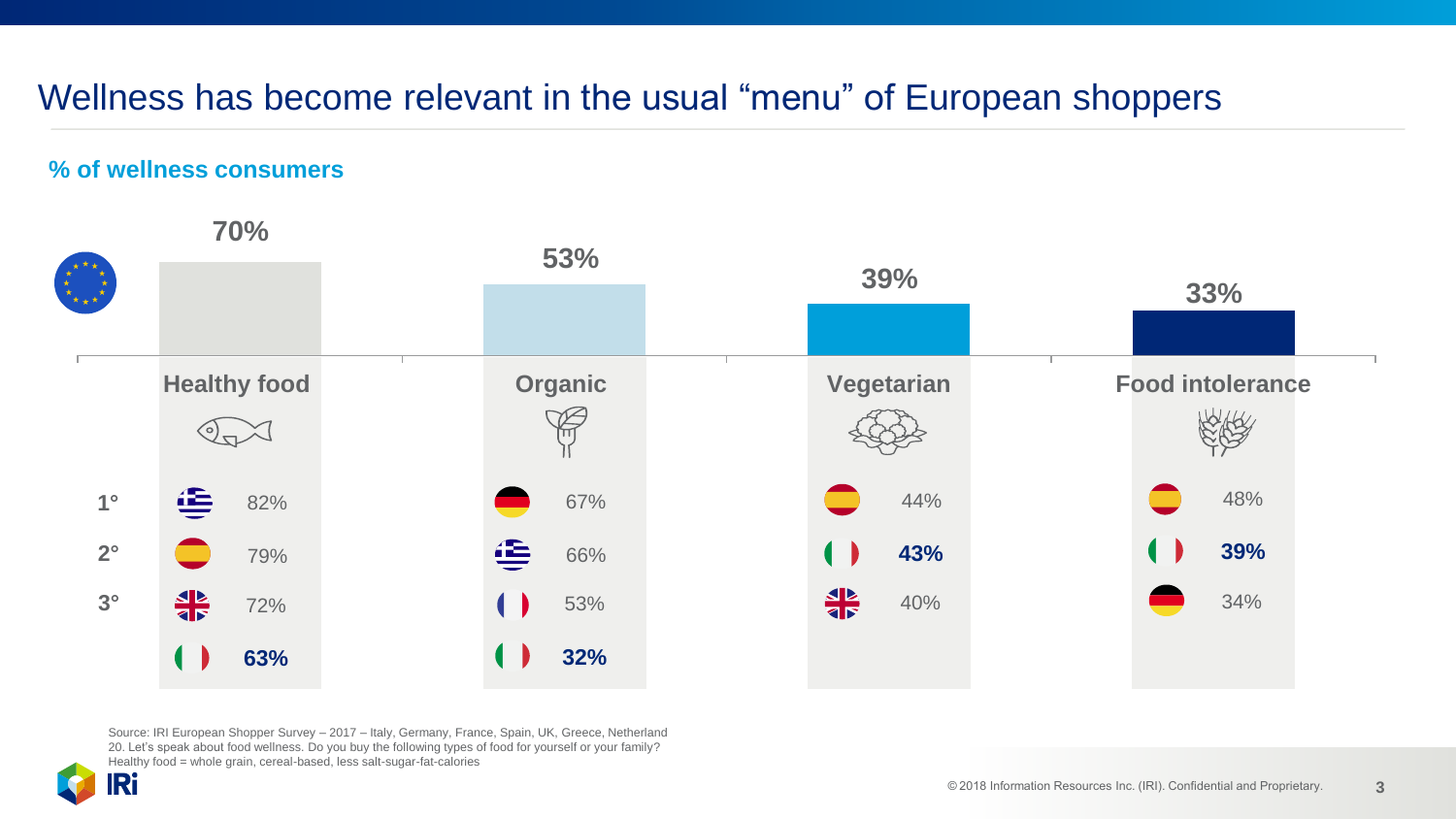### Wellness food has a bright perspective to increase penetration

#### **Penetration change Net Score**



Source: IRI European Shopper Survey – 2017 – Italy, Germany, France, Spain, UK, Greece, Netherland 21. Compared to 2-3 years ago, your consumption of these types of products has/is…increased, decreased, unchanged?

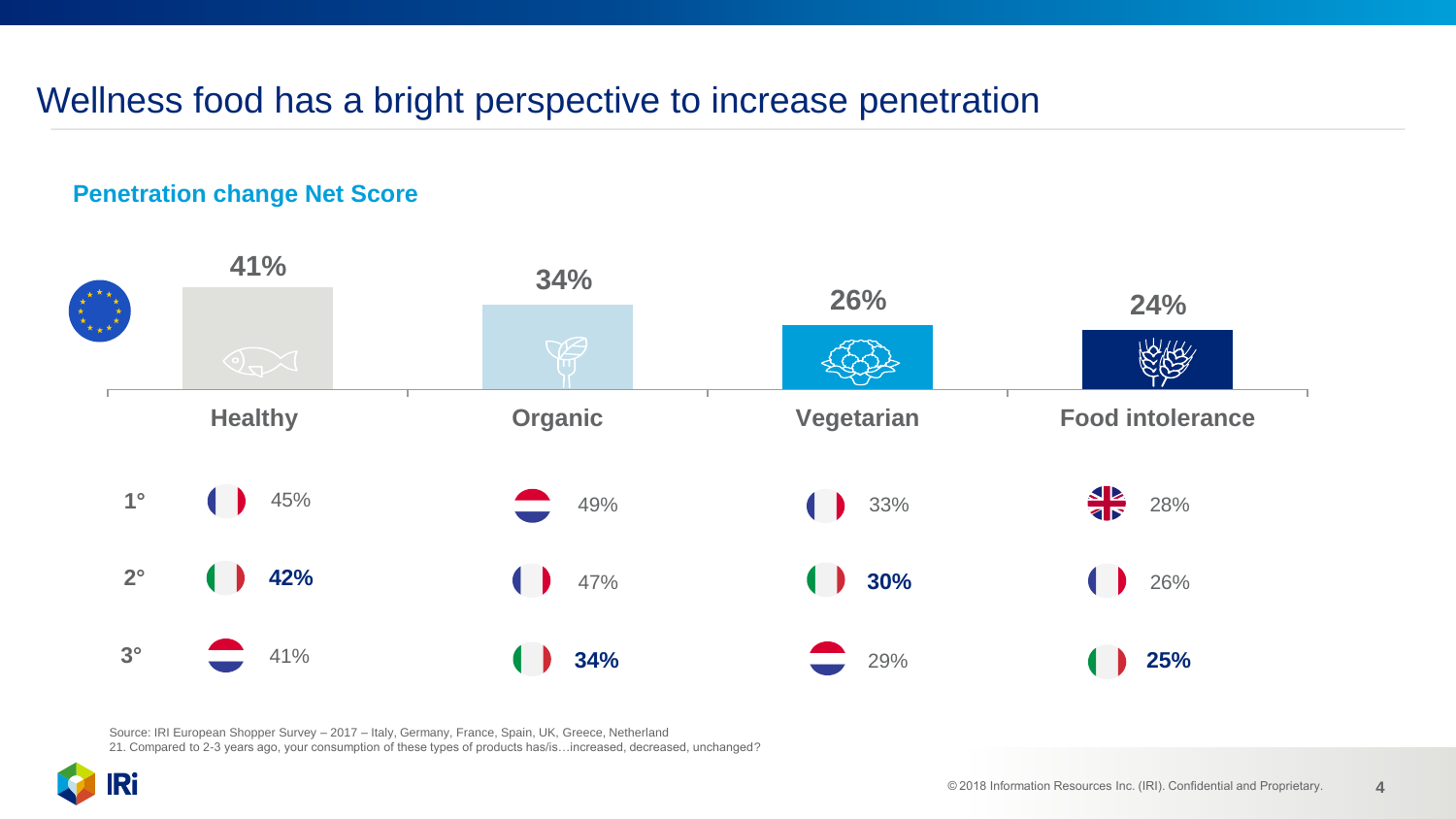## Organic products doubled business in 5 years

Larger assortments make supermarkets more competitive vs specialised stores



Source : IRI Infoscan Census®-– Italy Hyper+Super+Small Self Service – Fixed Weight only – Milk-based products: fresh/uht milk, yogurt, butter, cheese

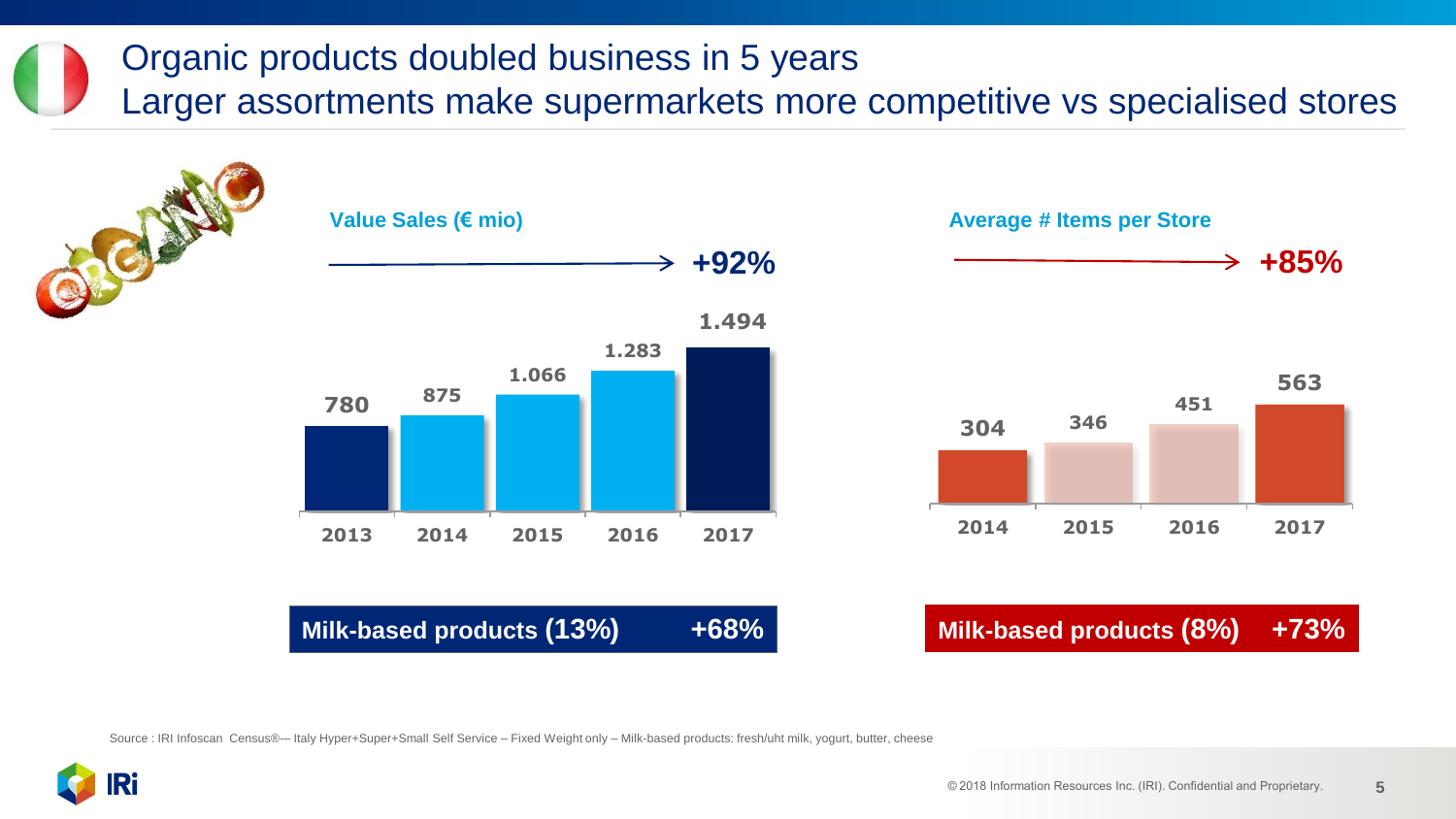Whole Grain / Cereal-based products lead the growth for Healthy Food









Source : IRI Infoscan Census®-– Italy Hyper+Super+Small Self Service

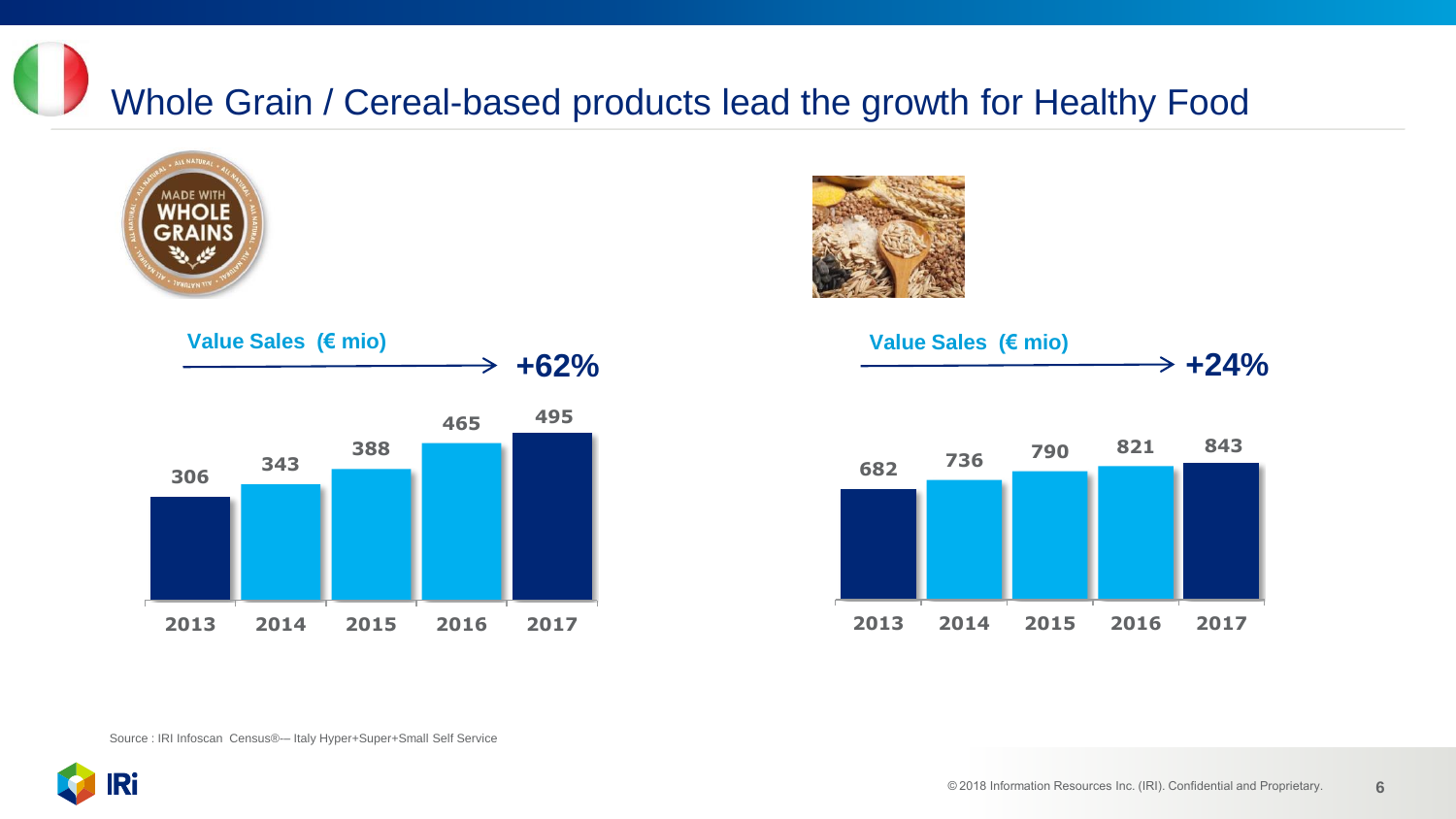Shopper award local product, certification of origin, typicity A number of brands claim their link with the territory

**% Rate of growth in value**



#### **6,9%**

**# of brands\* with regional claim**



Source: IRI InfoScan Census®-GS1 Italy Immagino - Italy Hyper+Super+Small Self Service YE may18 vs 17 \* \* Milk excluded

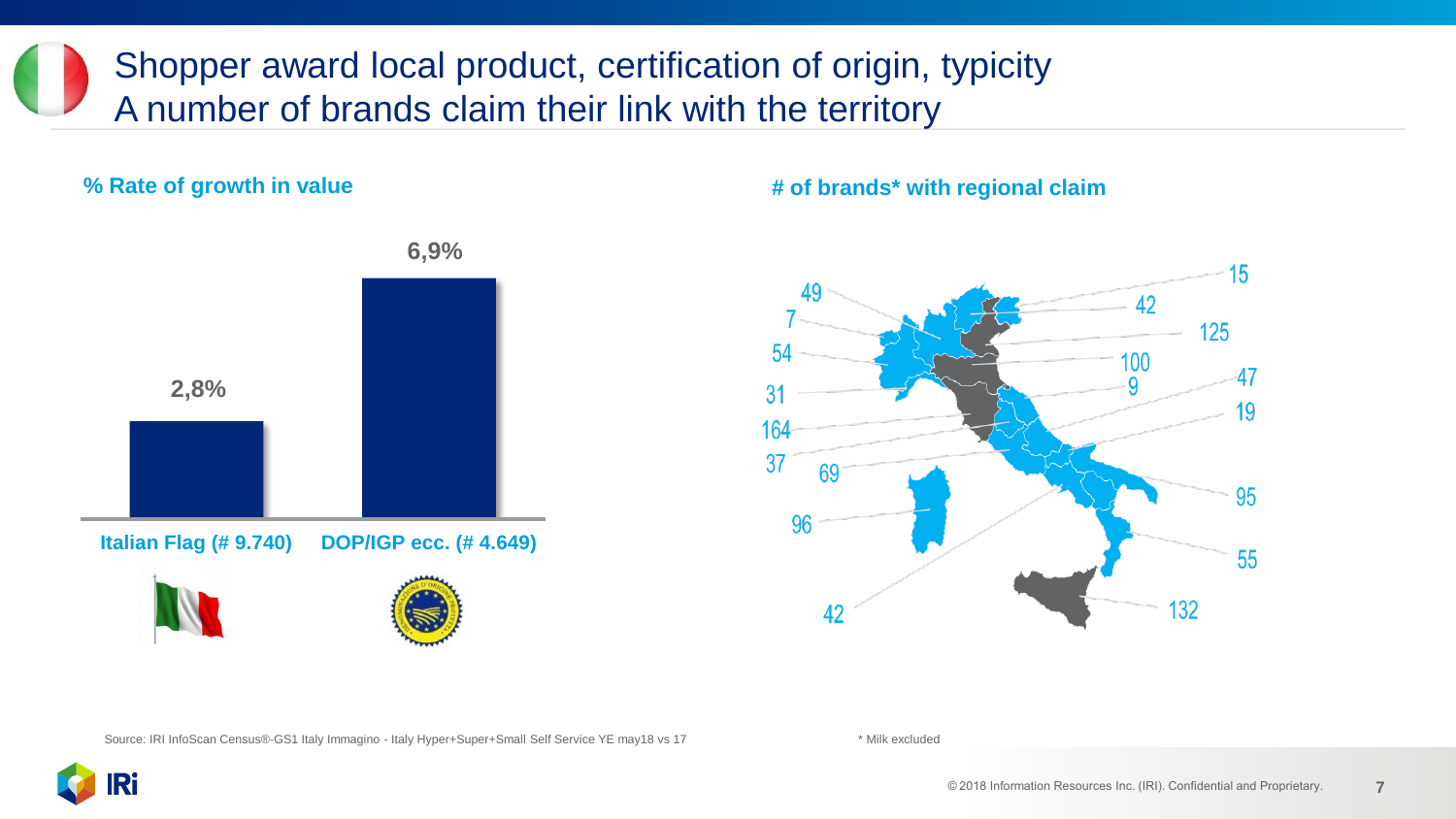#### Many shoppers choose wellness food to embrace a sustainable diet



Source: IRI European Shopper Survey – 2017 – Italy, Germany, France, Spain, UK, Greece, Netherland 22. For which reasons do you buy these types of products for yourself and/or other family members?

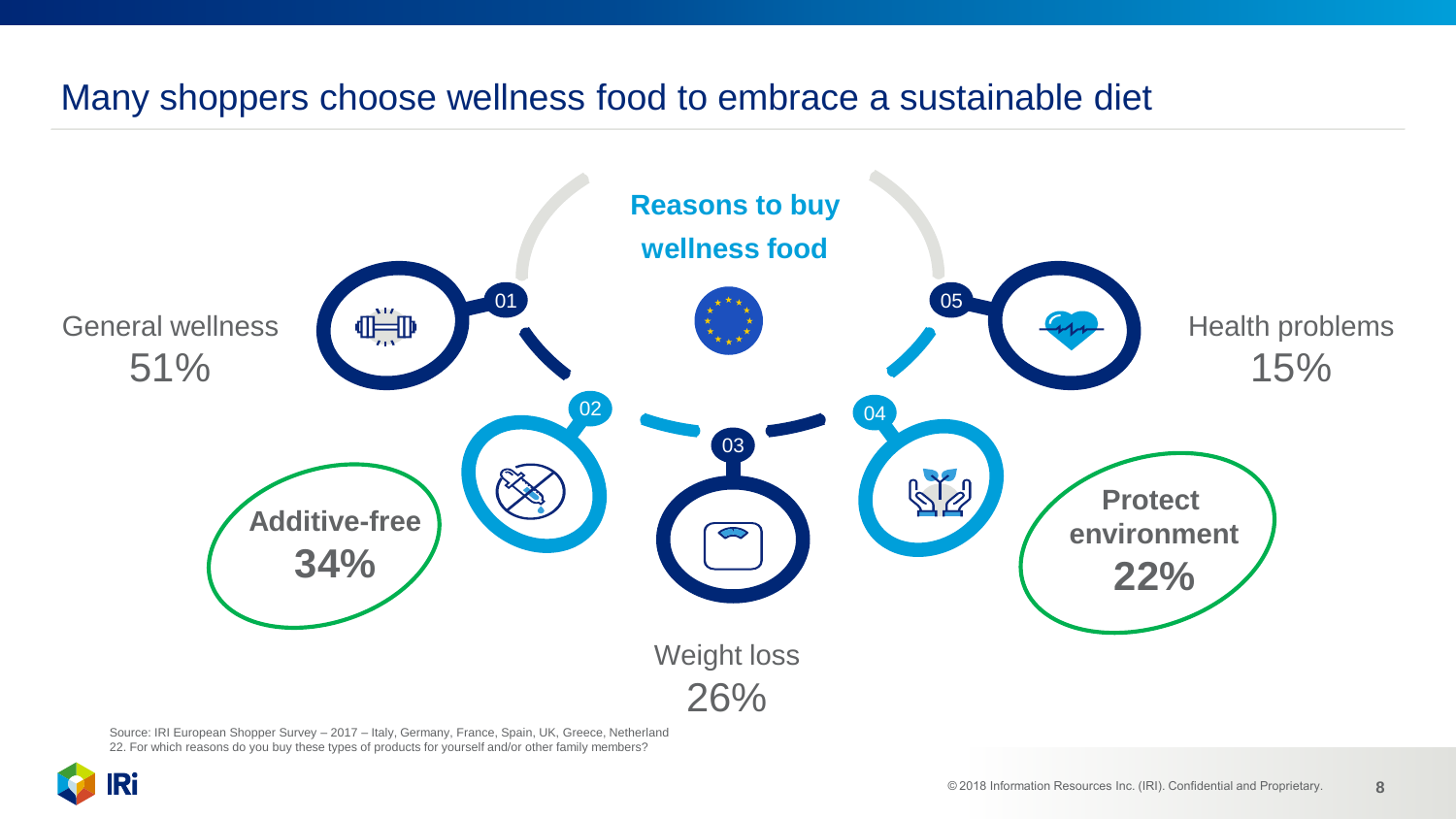### Greece is particularly worried about additives France and Netherland are more involved with environmental issues



Source: IRI European Shopper Survey – 2017 – Italy, Germany, France, Spain, UK, Greece, Netherland 22. For which reasons do you buy these types of products for yourself and/or other family members?

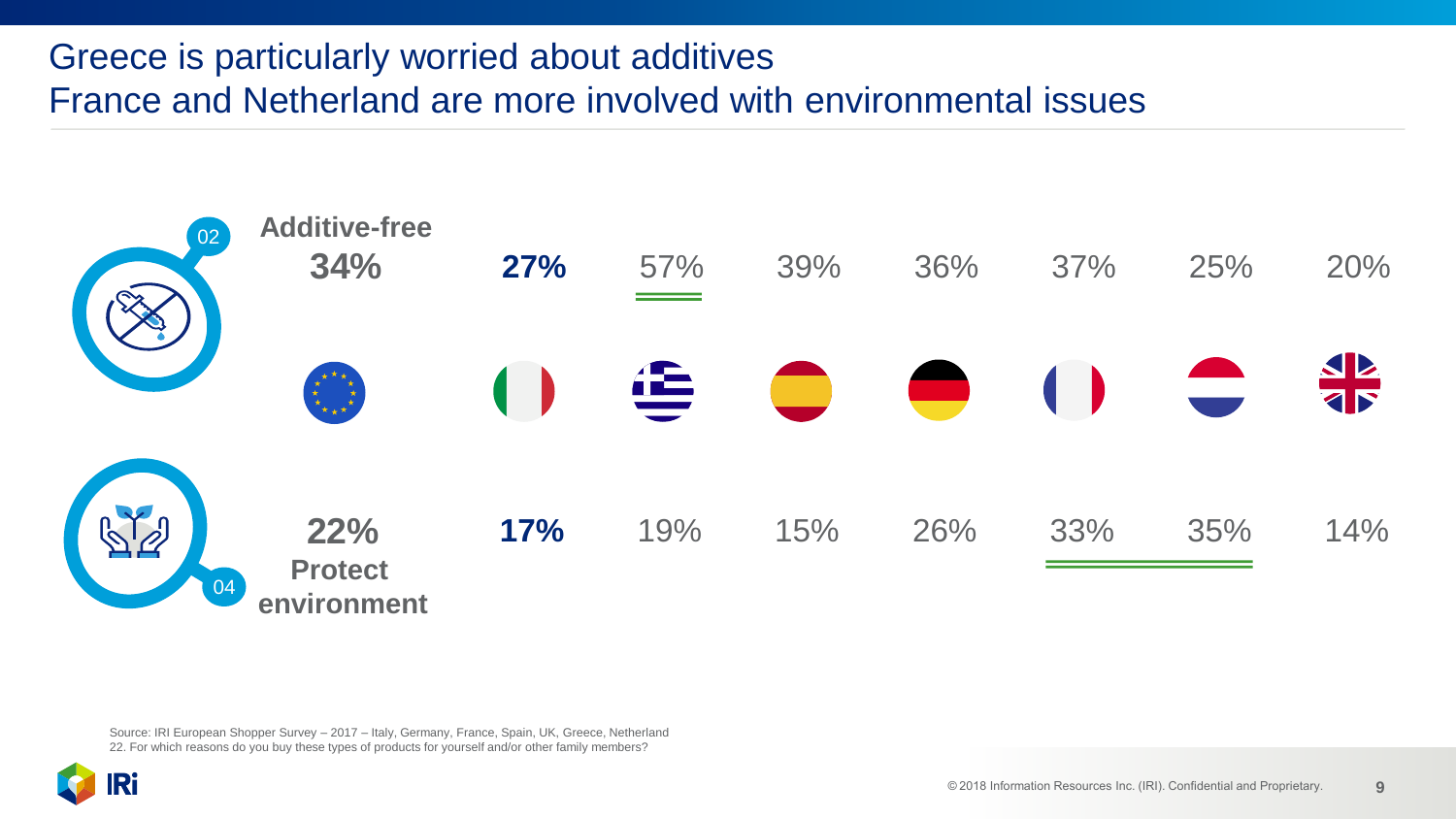

## Roadmap to healthy diet meets sustainability On-pack information become relevant to compete and drive growth



Source: IRI European Shopper Survey – 2017 – Italy, Germany, France, Spain, UK, Greece, Netherland 24. What do you think is the most important thing to do to follow a healthy diet?

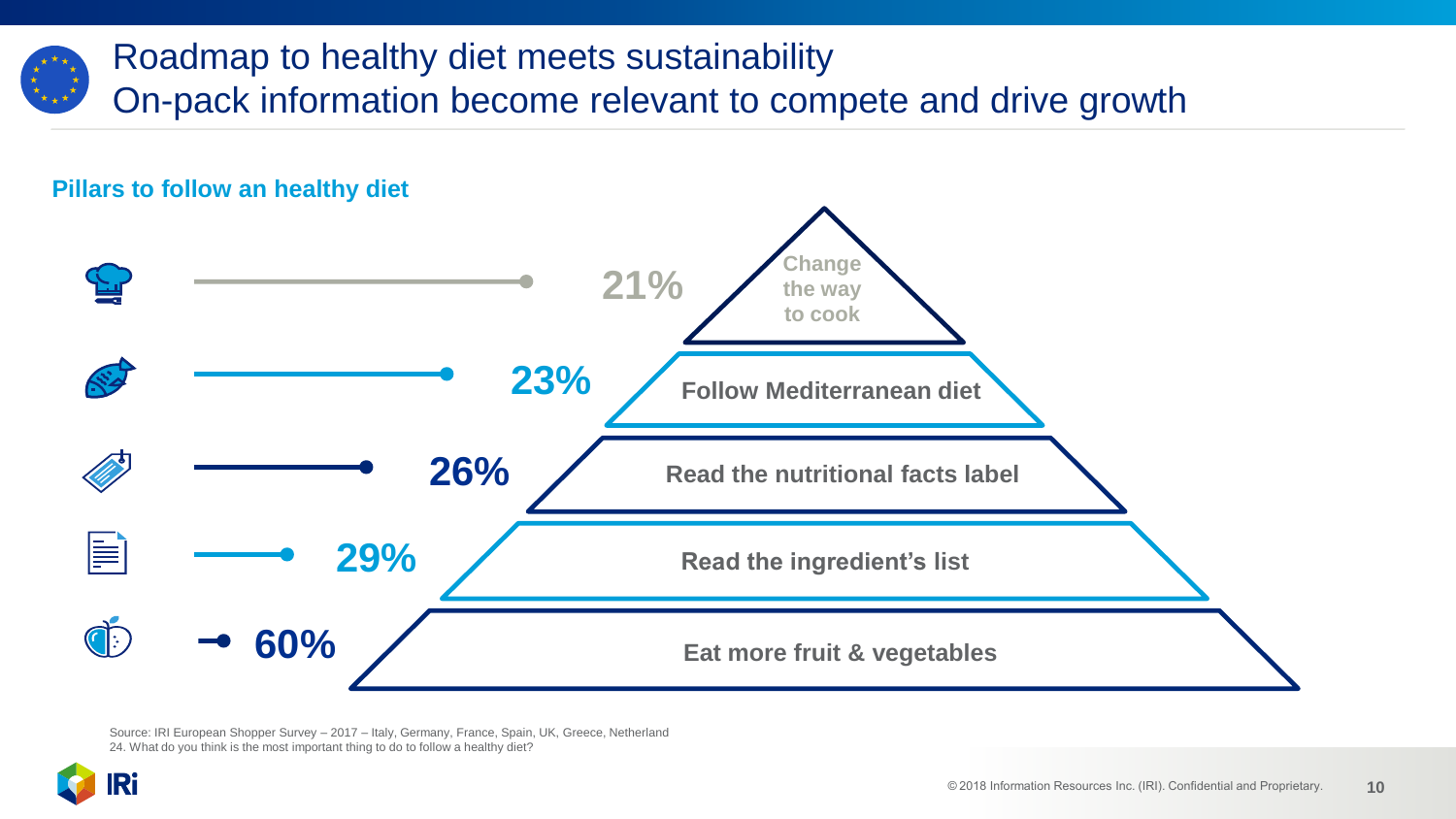# Products with third-part logo claiming sustainability generate growth in the market



Ri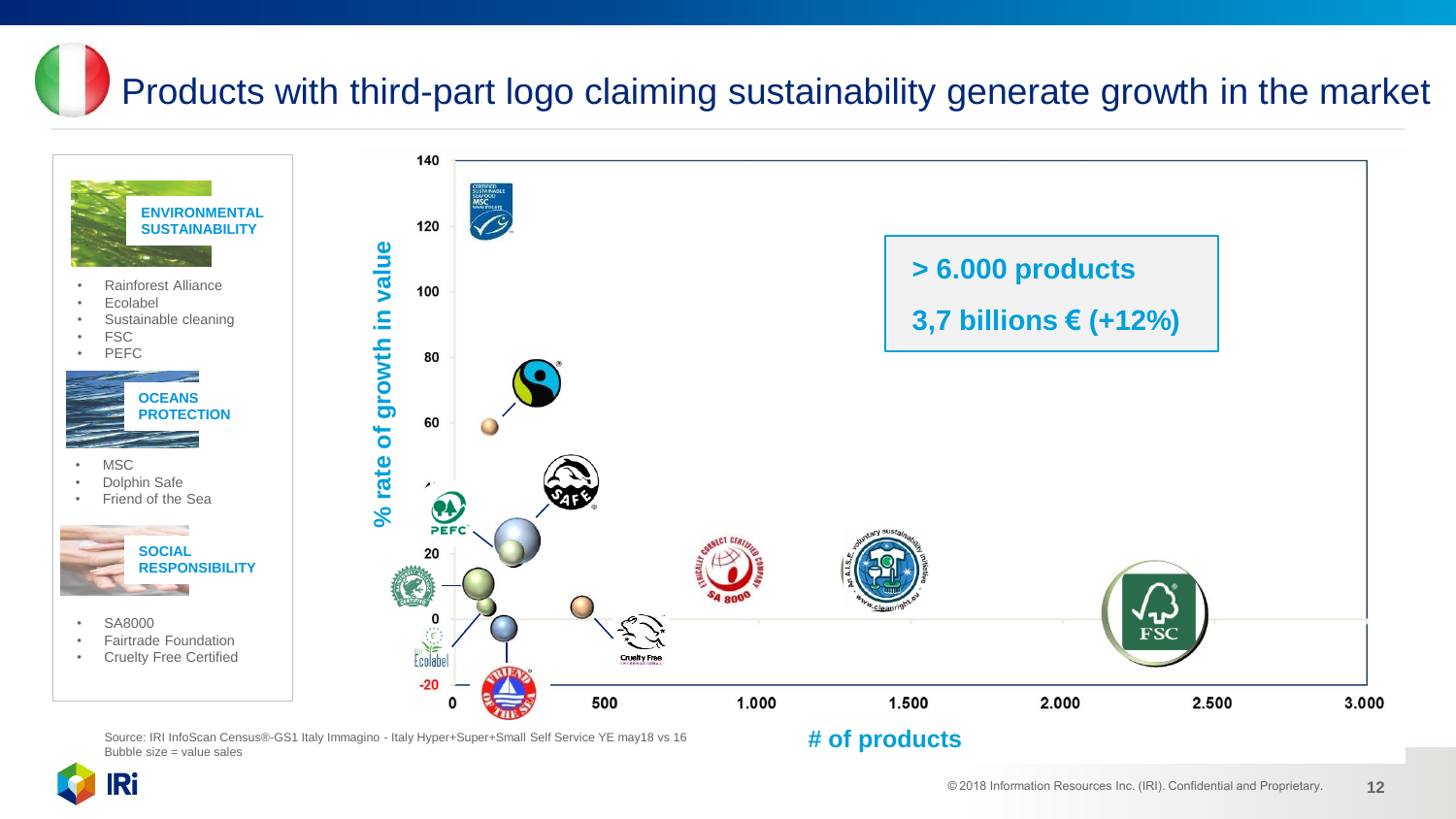Mass market is still the main place where to buy wellness food …but new channels are emerging

**Where to shop for wellness food**



Source: IRI European Shopper Survey – 2017 – Italy, Germany, France, Spain, UK, Greece, Netherland 23. In which types of stores do you buy these products?

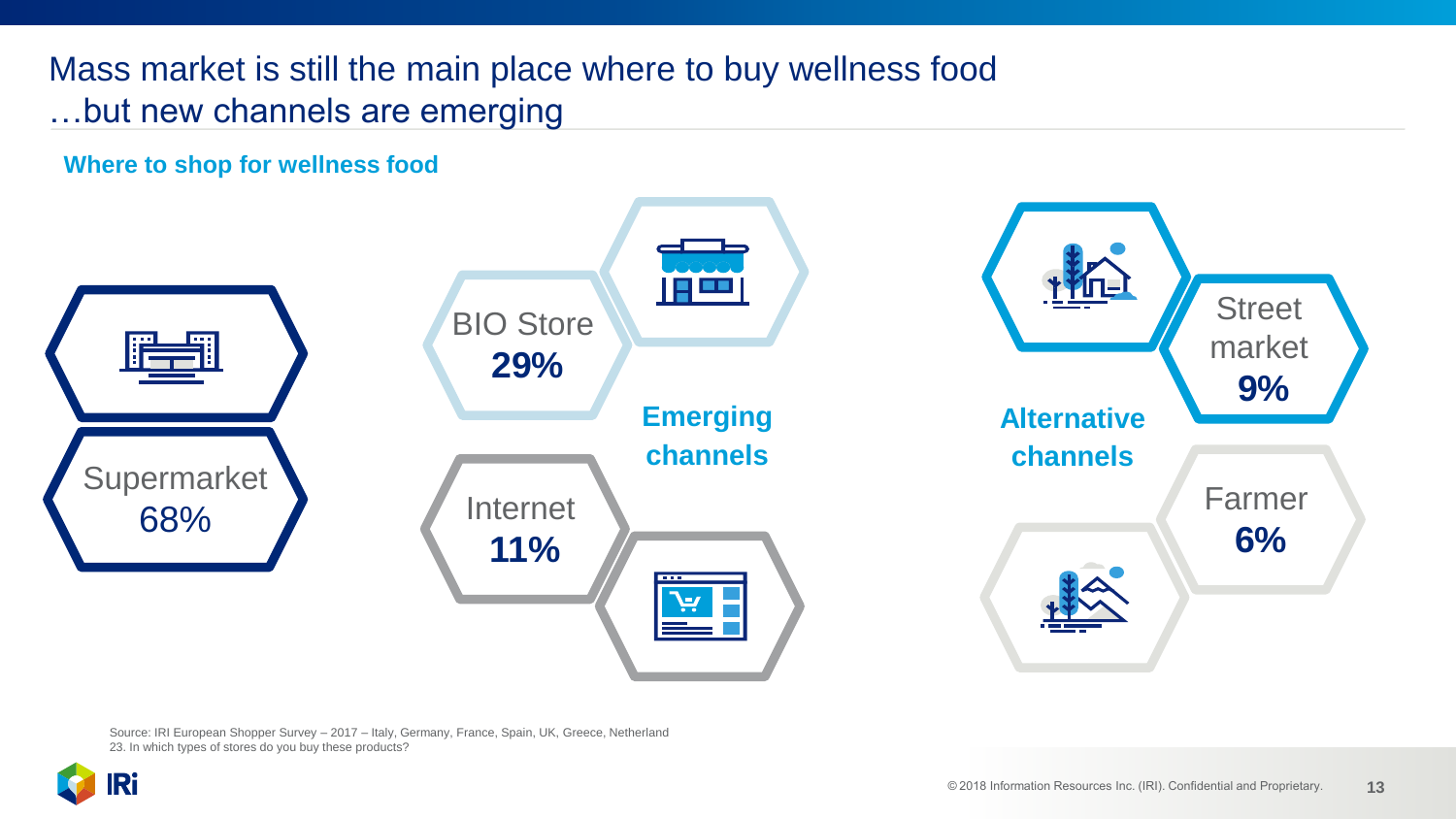### Bio Store and street market are more relevant in Greece Internet reaches an interesting role in Germany

#### **Where to shop for wellness food**



Source: IRI European Shopper Survey – 2017 – Italy, Germany, France, Spain, UK, Greece, Netherland 23. In which types of stores do you buy these products?